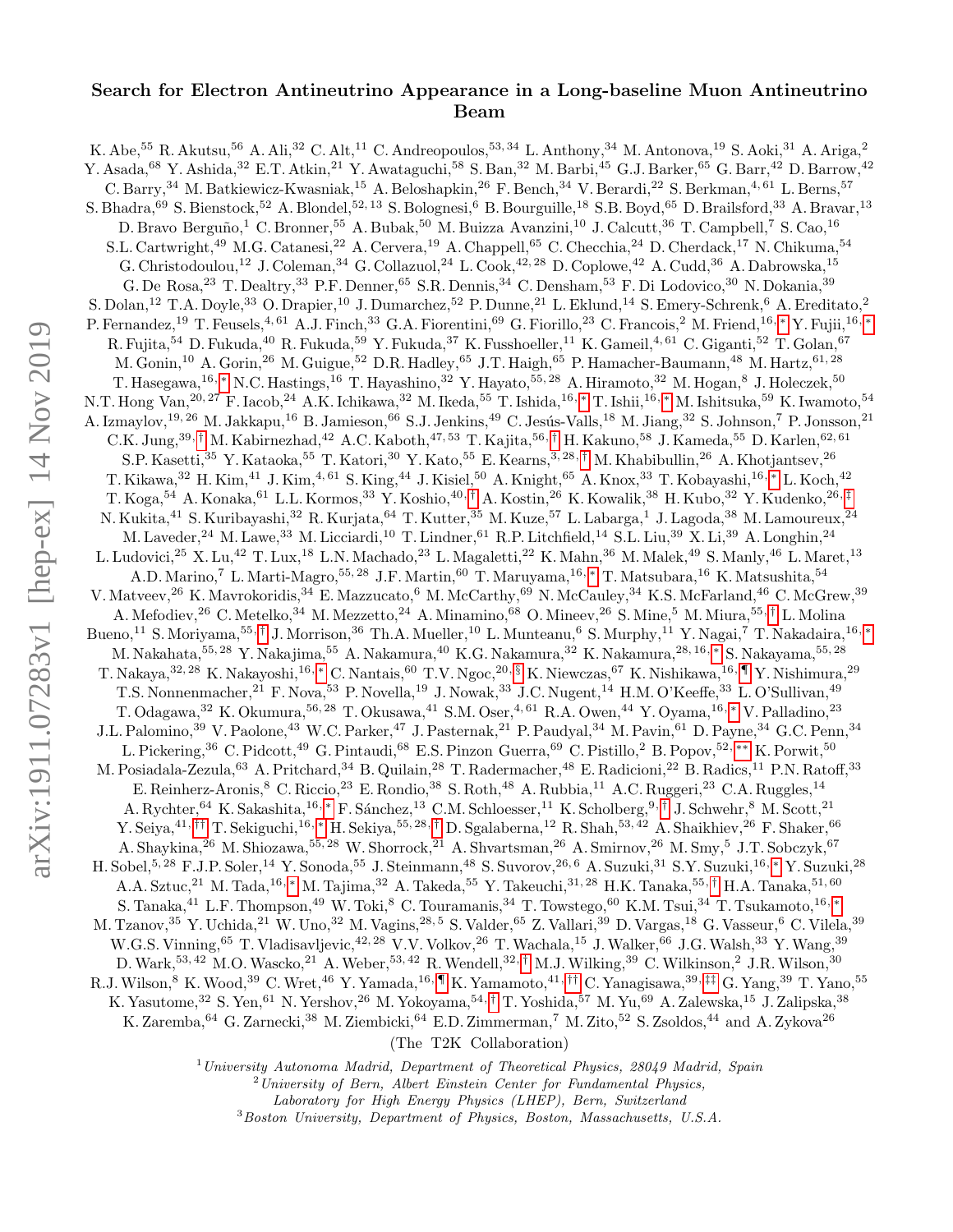<sup>4</sup>University of British Columbia, Department of Physics and Astronomy, Vancouver, British Columbia, Canada

 $5$ University of California, Irvine, Department of Physics and Astronomy, Irvine, California, U.S.A.

6 IRFU, CEA Saclay, Gif-sur-Yvette, France

<sup>7</sup>University of Colorado at Boulder, Department of Physics, Boulder, Colorado, U.S.A.

<sup>8</sup>Colorado State University, Department of Physics, Fort Collins, Colorado, U.S.A.

 $^{9}$ Duke University, Department of Physics, Durham, North Carolina, U.S.A.

 $^{10}$ Ecole Polytechnique, IN2P3-CNRS, Laboratoire Leprince-Ringuet, Palaiseau, France

<sup>11</sup>ETH Zurich, Institute for Particle Physics and Astrophysics, Zurich, Switzerland

<sup>12</sup> CERN European Organization for Nuclear Research, CH-1211 Genve 23, Switzerland

 $13$ University of Geneva, Section de Physique, DPNC, Geneva, Switzerland

 $14$ University of Glasgow, School of Physics and Astronomy, Glasgow, United Kingdom

<sup>15</sup>H. Niewodniczanski Institute of Nuclear Physics PAN, Cracow, Poland

<sup>16</sup> High Energy Accelerator Research Organization (KEK), Tsukuba, Ibaraki, Japan

 $\tilde{H}$ <sup>7</sup>University of Houston, Department of Physics, Houston, Texas, U.S.A.

<sup>18</sup>Institut de Fisica d'Altes Energies (IFAE), The Barcelona Institute of

Science and Technology, Campus UAB, Bellaterra (Barcelona) Spain

 $19$ IFIC (CSIC & University of Valencia), Valencia, Spain

<sup>20</sup> Institute For Interdisciplinary Research in Science and Education (IFIRSE), ICISE, Quy Nhon, Vietnam

 $^{21}$ Imperial College London, Department of Physics, London, United Kingdom

 $^{22}$ INFN Sezione di Bari and Università e Politecnico di Bari, Dipartimento Interuniversitario di Fisica, Bari, Italy

 $^{23}$ INFN Sezione di Napoli and Università di Napoli, Dipartimento di Fisica, Napoli, Italy

 $^{24}$ INFN Sezione di Padova and Università di Padova, Dipartimento di Fisica, Padova, Italy

 $^{25}$ INFN Sezione di Roma and Università di Roma "La Sapienza", Roma, Italy

 $^{26}$ Institute for Nuclear Research of the Russian Academy of Sciences, Moscow, Russia

 $^{27}$ International Centre of Physics, Institute of Physics (IOP), Vietnam Academy

of Science and Technology (VAST), 10 Dao Tan, Ba Dinh, Hanoi, Vietnam

 $28$ Kavli Institute for the Physics and Mathematics of the Universe (WPI), The University

of Tokyo Institutes for Advanced Study, University of Tokyo, Kashiwa, Chiba, Japan

<sup>29</sup>Keio University, Department of Physics, Kanagawa, Japan

<sup>30</sup>King's College London, Department of Physics, Strand, London WC2R 2LS, United Kingdom

 $31Kobe$  University, Kobe, Japan

 $32$ Kyoto University, Department of Physics, Kyoto, Japan

<sup>33</sup>Lancaster University, Physics Department, Lancaster, United Kingdom

 $34$ University of Liverpool, Department of Physics, Liverpool, United Kingdom

<sup>35</sup>Louisiana State University, Department of Physics and Astronomy, Baton Rouge, Louisiana, U.S.A.

<sup>36</sup>Michigan State University, Department of Physics and Astronomy, East Lansing, Michigan, U.S.A.

 $37$ Miyagi University of Education, Department of Physics, Sendai, Japan

<sup>38</sup>National Centre for Nuclear Research, Warsaw, Poland

<sup>39</sup> State University of New York at Stony Brook, Department of Physics and Astronomy, Stony Brook, New York, U.S.A.

 $40$ Okayama University, Department of Physics, Okayama, Japan

<sup>41</sup>Osaka City University, Department of Physics, Osaka, Japan

<sup>42</sup>Oxford University, Department of Physics, Oxford, United Kingdom

<sup>43</sup> University of Pittsburgh, Department of Physics and Astronomy, Pittsburgh, Pennsylvania, U.S.A.

<sup>44</sup> Queen Mary University of London, School of Physics and Astronomy, London, United Kingdom

<sup>45</sup> University of Regina, Department of Physics, Regina, Saskatchewan, Canada

<sup>46</sup>University of Rochester, Department of Physics and Astronomy, Rochester, New York, U.S.A.

 $47$ Royal Holloway University of London, Department of Physics, Egham, Surrey, United Kingdom

<sup>48</sup>RWTH Aachen University, III. Physikalisches Institut, Aachen, Germany

<sup>49</sup>University of Sheffield, Department of Physics and Astronomy, Sheffield, United Kingdom

 $50$ University of Silesia, Institute of Physics, Katowice, Poland

<sup>51</sup> SLAC National Accelerator Laboratory, Stanford University, Menlo Park, California, USA

 $52$ Sorbonne Université, Université Paris Diderot, CNRS/IN2P3, Laboratoire

de Physique Nucléaire et de Hautes Energies (LPNHE), Paris, France

<sup>53</sup>STFC, Rutherford Appleton Laboratory, Harwell Oxford, and Daresbury Laboratory, Warrington, United Kingdom

<sup>54</sup>University of Tokyo, Department of Physics, Tokyo, Japan

<sup>55</sup>University of Tokyo, Institute for Cosmic Ray Research, Kamioka Observatory, Kamioka, Japan

<sup>56</sup>University of Tokyo, Institute for Cosmic Ray Research, Research Center for Cosmic Neutrinos, Kashiwa, Japan

<sup>57</sup>Tokyo Institute of Technology, Department of Physics, Tokyo, Japan

<sup>58</sup>Tokyo Metropolitan University, Department of Physics, Tokyo, Japan

<sup>59</sup>Tokyo University of Science, Faculty of Science and Technology, Department of Physics, Noda, Chiba, Japan

<sup>60</sup>University of Toronto, Department of Physics, Toronto, Ontario, Canada

<sup>61</sup>TRIUMF, Vancouver, British Columbia, Canada

 $62$ University of Victoria, Department of Physics and Astronomy, Victoria, British Columbia, Canada

<sup>63</sup>University of Warsaw, Faculty of Physics, Warsaw, Poland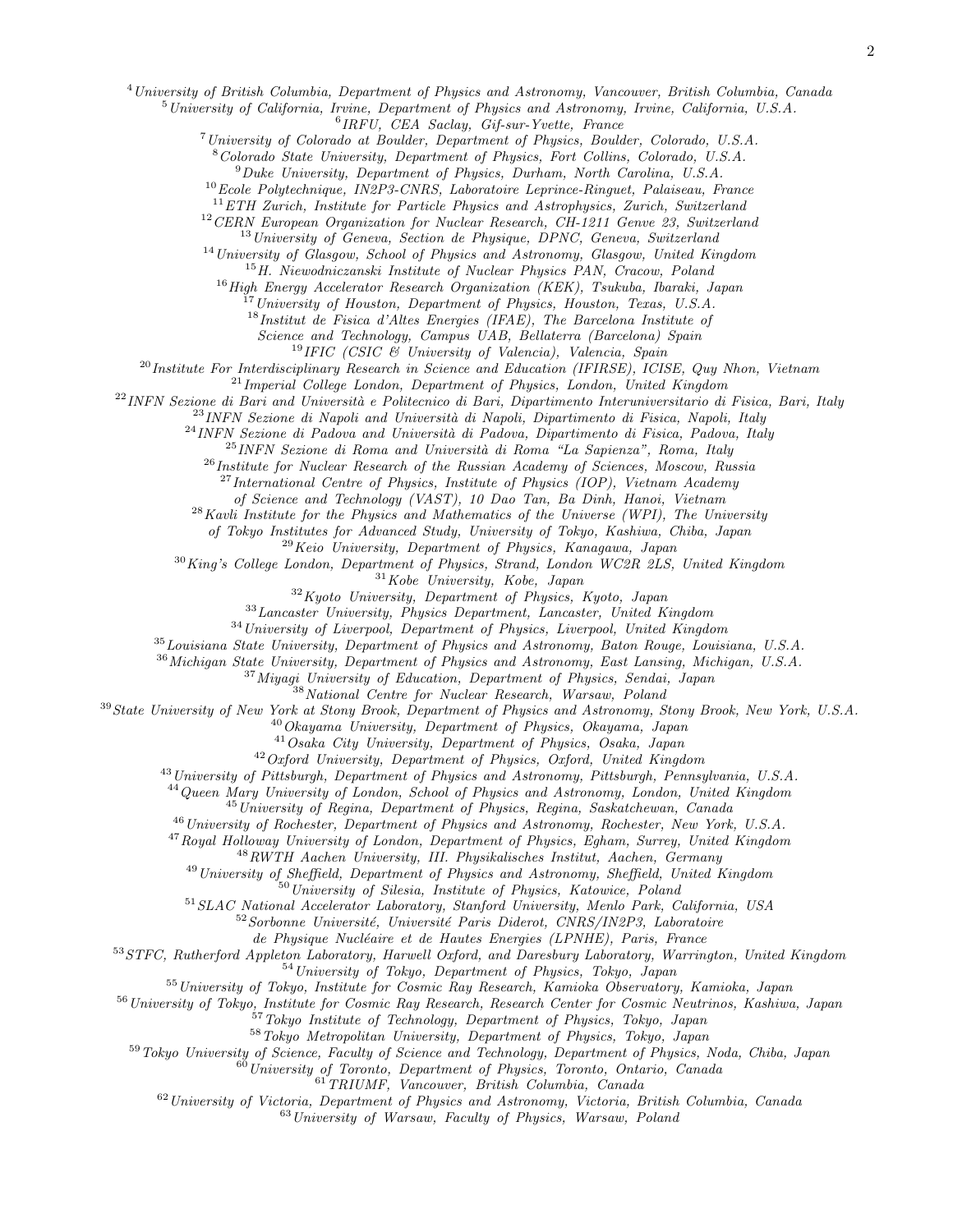<sup>64</sup> Warsaw University of Technology, Institute of Radioelectronics and Multimedia Technology, Warsaw, Poland

<sup>65</sup>University of Warwick, Department of Physics, Coventry, United Kingdom

 $^{66}\,University$  of Winnipeg, Department of Physics, Winnipeg, Manitoba, Canada

<sup>67</sup>Wroclaw University, Faculty of Physics and Astronomy, Wroclaw, Poland

<sup>68</sup>Yokohama National University, Faculty of Engineering, Yokohama, Japan

<sup>69</sup>York University, Department of Physics and Astronomy, Toronto, Ontario, Canada

(Dated: November 19, 2019)

Electron antineutrino appearance is measured by the T2K experiment in an accelerator-produced antineutrino beam, using additional neutrino beam operation to constrain parameters of the PMNS mixing matrix. T2K observes 15 candidate electron antineutrino events with a background expectation of 9.3 events. Including information from the kinematic distribution of observed events, the hypothesis of no electron antineutrino appearance is disfavored with a significance of  $2.40\sigma$ and no discrepancy between data and PMNS predictions is found. A complementary analysis that introduces an additional free parameter which allows non-PMNS values of electron neutrino and antineutrino appearance also finds no discrepancy between data and PMNS predictions.

Introduction—The observation of neutrino oscillations has established that each neutrino flavor state  $(e, \mu, \tau)$ is a superposition of at least three mass eigenstates  $(m_1,$  $m_2, m_3$ ) [\[1](#page-6-0)[–4\]](#page-6-1). The phenomenon of oscillation is modeled by a three-generation flavor-mass mixing matrix, called the Pontecorvo-Maki-Nakagawa-Sakata (PMNS) matrix [\[5,](#page-6-2) [6\]](#page-6-3). With the discovery of non-zero  $\theta_{13}$  and the explicit observation of  $\nu_{\mu}$  to  $\nu_{e}$  appearance oscillation [\[7\]](#page-6-4), it is now crucial to test the PMNS framework and establish if it is sufficient to explain all neutrino and antineutrino oscillation observations. One such test is to search for the CP-reversed appearance oscillation of  $\overline{\nu}_{\mu}$ to  $\overline{\nu}_e$ . A search for this process in the Tokai-to-Kamioka (T2K) experiment was reported in reference [\[8\]](#page-6-5), and recent results from the NOvA experiment show a significance of  $4.4\sigma$  [\[9\]](#page-6-6). In this Letter, we report a search for electron antineutrino appearance at the T2K experiment with an improved event selecton and a dataset more than a factor of two larger than previous T2K results.

The T2K Experiment—The T2K experiment [\[10\]](#page-6-7) begins with a 30 GeV proton beam from the J-PARC main ring striking a graphite target, producing pions and kaons. These charged hadrons are focused by a system of three magnetic horns to decay in a 96 m decay volume. Positively charged hadrons are focused to produce a beam of predominantly neutrinos ("neutrino mode"); negatively charged hadrons are focused for a beam of predominantly antineutrinos ("antineutrino mode").

- <span id="page-2-5"></span>∗∗ also at JINR, Dubna, Russia
- <span id="page-2-6"></span>†† also at Nambu Yoichiro Institute of Theoretical and Experimental Physics (NITEP)
- <span id="page-2-7"></span>‡‡ also at BMCC/CUNY, Science Department, New York, New York, U.S.A.

An unmagnetized on-axis near detector (INGRID) and a magnetized off-axis (2.5◦ ) near detector (ND280) sample the unoscillated neutrino beam 280 m downstream from the target station and monitor the beam direction, composition, and intensity and constrain neutrino interaction properties. The unmagnetized Super-Kamiokande (SK) 50 kt water-Cherenkov detector is the T2K far detector, and samples the oscillated neutrino beam 2.5◦ off axis and 295 km from the production point.

The analysis presented here uses data collected from January 2010 to June 2018. The data set has an exposure at SK of  $1.63 \times 10^{21}$  protons on target (POT) in antineutrino mode, with an additional data set of  $1.49 \times 10^{21}$ POT in neutrino mode used to constrain PMNS oscillation parameters acting as systematic uncertainties in the analysis. The ND280 detector uses an exposure of  $0.58 \times 10^{21}$  POT in neutrino mode and  $0.39 \times 10^{21}$  POT in antineutrino mode.

Analysis Strategy—The significance of  $\overline{\nu}_e$  appearance is evaluated by introducing the parameter  $\beta$ , which multiplies the PMNS oscillation probability  $P(\overline{\nu}_{\mu} \to \overline{\nu}_{e})$ :

<span id="page-2-8"></span>
$$
P(\overline{\nu}_{\mu} \to \overline{\nu}_{e}) = \beta \times P_{PMNS}(\overline{\nu}_{\mu} \to \overline{\nu}_{e}) \tag{1}
$$

The analysis is performed allowing both  $\beta = 0$  and  $\beta = 1$  to be the null hypothesis, where both hypotheses fully account for uncertainties in the values of the oscillation and systematic parameters. Two analyses are performed on each hypothesis to obtain corresponding pvalues: one uses only the number of events (rate-only); while the other also uses information from the kinematic variables of events (rate+shape).

The total number of candidate  $\overline{\nu}_e$  events in the antineutrino beam mode is used as the test statistic to calculate the rate-only p-value. The test statistic

$$
\Delta \chi^2 = \chi^2 \left( \beta = 0 \right) - \chi^2 \left( \beta = 1 \right) \tag{2}
$$

is used to calculate the rate+shape *p*-value, where the  $\chi^2$ values are calculated by marginalizing over all systematic and oscillation parameters, including the mass hierarchy. In both analyses, other data samples— $\nu_\mu$ -like and  $\nu_e$ -like in neutrino beam mode and  $\overline{\nu}_{\mu}$ -like in antineutrino beam

<span id="page-2-0"></span><sup>∗</sup> also at J-PARC, Tokai, Japan

<span id="page-2-1"></span><sup>†</sup> affiliated member at Kavli IPMU (WPI), the University of Tokyo, Japan

<span id="page-2-2"></span><sup>‡</sup> also at National Research Nuclear University "MEPhI" and Moscow Institute of Physics and Technology, Moscow, Russia

<span id="page-2-3"></span><sup>§</sup> also at the Graduate University of Science and Technology, Vietnam Academy of Science and Technology

<span id="page-2-4"></span> $\P$  deceased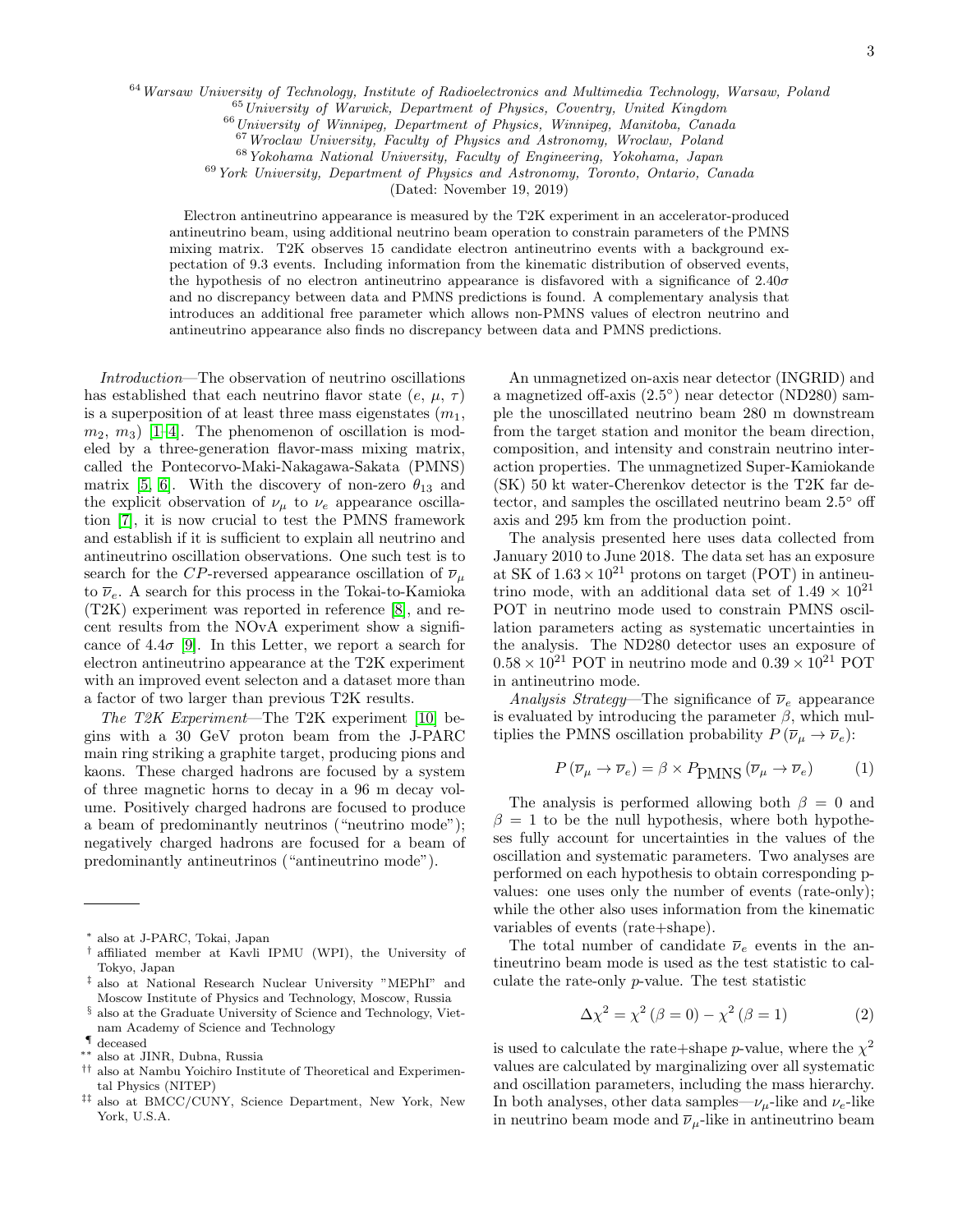mode—are used to constrain other PMNS oscillation parameters, as in other T2K analyses [\[11\]](#page-6-8).

A complementary analysis allows  $\beta$  to be a continuous free parameter with limits between 0 and infinity. In this analysis only, in addition to  $\beta$  multiplying  $P_{PMNS} (\overline{\nu}_{\mu} \rightarrow \overline{\nu}_{e})$  as in Eq. [1,](#page-2-8) the probability  $P_{PMNS}(\nu_{\mu} \rightarrow \nu_e)$  is multiplied by a factor  $1/\beta$ . The analysis results are independent of whether  $1/\beta$  multiplies the neutrino oscillation probability; it is used for symmetry. The extra degree of freedom allows the fit to explore areas away from the PMNS constraint to more accurately reflect the information given by the data. Credible interval contours in the  $P(\nu_\mu \to \nu_e)$  and  $P(\overline{\nu}_\mu \to \overline{\nu}_e)$ parameter space, the main result of the analysis, are then compared against T2K data fit with  $\beta$  fixed to 1 to test the compatibility between the T2K data and the PMNS model constraining the standard fit.

Neutrino Beam Flux—The primary signal data sets were taken in antineutrino mode. The flux was predicted by a Monte Carlo (MC) simulation incorporating the FLUKA2011 interaction model [\[12\]](#page-6-9) tuned to the results of recent external hadron production experiments including the NA61/SHINE experiment at CERN [\[13–](#page-6-10) [15\]](#page-6-11). The INGRID detector is used to monitor the beam axis direction and total flux stability.

The resultant flux model [\[16–](#page-6-12)[18\]](#page-6-13) estimates unoscillated neutrino and antineutrino fluxes at all detectors as well as their uncertainties and correlations. The flux at ND280 and SK peaks at 600 MeV, where 96.2% of the beam is composed of  $\bar{\nu}_{\mu}$  and 0.46%  $\bar{\nu}_{e}$ . The remainder of the beam is almost entirely  $\nu_{\mu}$ . This wrong sign contamination is greater in antineutrino mode than neutrino mode.

Neutrino Interaction Model—The NEUT (v5.3.3) neutrino interaction generator [\[19\]](#page-6-14) is used to generate simulated neutrino events. The model used is described in references [\[8\]](#page-6-5) and [\[11\]](#page-6-8). The most relevant contributions for this analysis are highlighted here.

The dominant neutrino-nucleus interaction topology near 600 MeV, charged current quasielastic (CCQE)-like, is defined as an interaction with one charged lepton and zero pions in the final state. The nucleus is modeled with a relativistic Fermi gas (RFG) modified by a random phase approximation (RPA) to account for long-range correlations [\[20\]](#page-6-15). A multinucleon component is included with the Nieves  $2p-2h$  model [\[21,](#page-6-16) [22\]](#page-6-17), which contains both meson exchange current  $(\Delta\text{-like})$  and correlated nucleon pair (non-∆-like) contributions. Parameters representing systematic uncertainties for the CCQE-like mode include the nucleon axial mass,  $M_A^{QE}$ ; the Fermi momentum for <sup>12</sup>C and <sup>16</sup>O; the 2p-2h normalization term for  $\nu$  and  $\overline{\nu}$ separately; four parameters controlling the RPA shape as a function of  $Q^2$ ; and the relative contributions of the  $\Delta$ -like and non- $\Delta$ -like contributions to 2p-2h in <sup>12</sup>C and <sup>16</sup>O. The RPA parameters have Gaussian priors to cover the theoretical shape uncertainty given in [\[23,](#page-6-18) [24\]](#page-6-19), and the  $2p-2h$  shape contribution has a 30% correlation between  ${}^{12}$ C and  ${}^{16}$ O; all other priors are uniform. Other neutrino-nucleus processes are subdominant, and their

rates are constrained via appropriate uncertainties.

Differences between muon- and electron-neutrino interactions are largest at low energies and occur because of final-state lepton mass and radiative corrections. A 2% uncorrelated uncertainty is added for each of the electron neutrino and antineutrino cross sections relative to those of muons and another 2% uncertainty anticorrelated between the two ratios [\[25\]](#page-6-20).

Some systematic uncertainties are not easily included by varying model parameters. These are the subjects of "simulated data" studies, where simulated data generated from a variant model are analyzed under the assumptions of the default model. The model variations that produce the largest changes in the  $\bar{\nu}_e$  far detector spectra are an alternate single resonant pion model [\[26\]](#page-7-0), and ad-hoc models driven by observed discrepancies in the near detector kinematic spectra, where the discrepancy is modeled as having either  $1p-1h$ ,  $2p-2h-\Delta$ -like, and 2p-2h-non-∆-like kinematics. None of the variant models studied showed differences in the sensitivity values at greater than the  $0.1\sigma$  level.

Near Detector Data Constraints—The ND280 detector is used to fit unoscillated samples of charged current (CC) muon neutrino interaction events to constrain flux and cross section systematic uncertainties for the signal and background models of SK events. The samples unchanged from reference [\[11\]](#page-6-8)—are selected from events that begin in one of two fine-grained detectors (FGDs) and produce tracks that enter the time-projection chambers (TPCs), which are interleaved with the FGDs. Both FGDs are composed of layers of bars of plastic scintillator, and the more downstream FGD additionally has panels of water interleaved between layers of scintillator.

In neutrino beam mode, in each FGD, the CC events (defined as containing negatively charged muon-like track) are split into three subsamples: a  $CC0\pi$  sample, with zero pions in the final state, enhanced in CCQElike interactions; a CC1 $\pi$ <sup>+</sup> sample, with one  $\pi$ <sup>+</sup> in the final state, enhanced in resonant pion interactions; and a CC Other sample, containing all other CC events. In antineutrino beam mode, in each FGD, there are selected interactions with positively charged muons  $(\bar{\nu}$ -like) and negatively charged muons  $(\nu$ -like). The latter constrains the wrong-sign contamination, which is higher in antineutrino beam mode. Each of these selections is divided into two topologies: containing a single track and containing multiple tracks.

All samples are fit simultaneously and are binned in lepton momentum,  $p_{\mu}$ , and lepton angle,  $\cos \theta_{\mu}$  relative to the average beam neutrino direction. A binned likelihood fit to the data is performed assuming a Poissondistributed number of events in each bin with an expectation computed from the flux, cross section, and ND280 detector models. The fit returns central values and correlated uncertainties for systematic uncertainty parameters that are constrained by the near detector, marginalizing over near detector flux and detector systematic parameters. Some uncertainties on neutral current and  $\nu_e$  events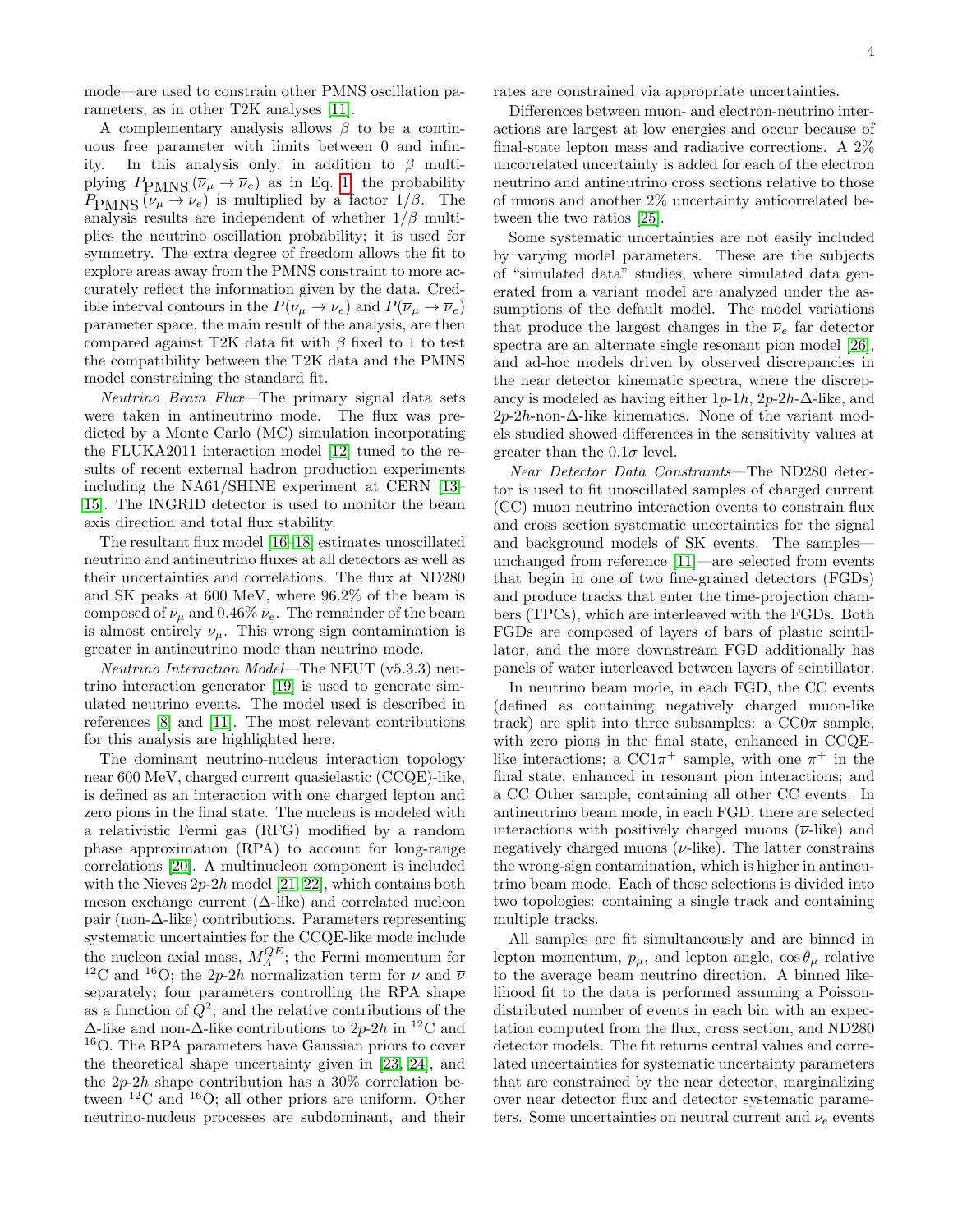cannot be constrained by these ND280 samples and those parameters are passed to the appearance analysis with their original prior.

The MC prediction before fitting underestimates the data by 10-15%, consistent with previous T2K analyses. The agreement between the MC prediction after fitting and data is good, with a p-value of 0.473. The fit to the ND280 data reduces the flux and the ND280-constrained interaction model uncertainties on the predicted electron antineutrino sample event rate at the far detector from 14.6% to 7.6%.

 $\overline{\nu}_e$  SK selection—Unlike in the previous analysis, SK events are reconstructed and selected using the new reconstruction algorithm described in reference [\[27\]](#page-7-1). A  $\bar{\nu}_e$  event candidate in SK must meet the following criteria: 1) it is within the beam time window as determined from a GPS time stamp, and its Cherenkov light is fully contained in the SK inner detector, with minimal outer-detector activity; 2) the reconstructed vertex is at least 80 cm from the inner-detector wall; 3) only one Cherenkov ring candidate is found in the reconstruction and the ring is identified as electron-like; 4) the distance from the vertex to the detector wall is greater than 170 cm along the track direction; 5) the visible energy in the event is greater than 100 MeV; 6) there is no evidence of delayed activity consistent with a stopped muon decay; 7) the reconstructed energy under a quasielastic scattering hypothesis is less than 1250 MeV; 8) the ring is inconsistent with a  $\pi^0$  decay hypothesis.

These reconstruction cuts have an efficiency of 71.5% for  $\bar{\nu}_e$  events that satisfy the fully-contained and fiducial requirements. The new event selection increases the yield of  $\bar{\nu}_e$  signal by approximately 20% compared to the previous analysis, primarily due to the new fiducial cuts, with no loss of purity. Assuming oscillation parameter values near the best fit of previous T2K analyses of  $\sin^2 \theta_{23} =$ 0.528,  $\sin^2 \theta_{13} = 0.0212$ ,  $\sin^2 \theta_{12} = 0.304$ ,  $\Delta m_{32}^2 =$  $2.509 \times 10^{-3} \text{ eV}^2/c^4$ ,  $\Delta m_{21}^2 = 7.53 \times 10^{-5} \text{ eV}^2/c^4$ ,  $\delta_{CP}^2 =$  $-1.601$ , normal hierarchy and  $\beta = 1$ , the total expected background is 9.3 events including 3.0  $\nu_e$  interactions resulting from oscillations of  $\nu_{\mu}$  in the beam. The remaining major sources of background are intrinsic  $\nu_e$  and  $\bar{\nu}_e$ in the beam (4.2 events) and neutral-current interactions (2.1 events). With the oscillation parameters above, a signal yield of 7.4 events is expected, for a total prediction of 16.8 events.

Fig. [1](#page-4-0) shows the fifteen observed data events superimposed on a prediction generated using the above oscillation parameter values.

 $\overline{\nu}_e$  Appearance—The  $\overline{\nu}_e$  appearance p-values are calculated by considering the rate-only and rate+shape test statistics of an ensemble of  $2 \times 10^4$  pseudo-experiments. Each pseudo-experiment is generated by randomizing systematic parameters–including oscillation parameters– and applying statistical fluctuations. Four control samples,  $\nu$  mode single-ring e-like and  $\nu_e$  CC1 $\pi$ -like (singlering e-like accompanied by electron decay) and both  $\nu$  and  $\overline{\nu}$  mode single-ring  $\mu$ -like, are used to constrain



FIG. 1. Predicted  $\overline{\nu}$  mode single-ring e-like spectrum (coloured histogram) compared against T2K data (white/blue points). The distribution is a function of both the reconstructed neutrino energy and the reconstructed angle between the outgoing lepton and the neutrino direction.

<span id="page-4-0"></span>0 0.2 0.4 0.6 0.8 1 1.2

(degrees) θ

 $120\frac{[}{}$ 

140 160 180

ν Reconstructed Energy (GeV)

the distribution of oscillation parameters of the pseudoexperiments. The four control samples of many pseudoexperiments are compared to data, and rejection sampling is used to select  $2 \times 10^4$  that are most probable, according to data. The systematic parameters are then marginalized over using a numeric integration technique (with  $2 \times 10^5$  samples of the systematic parameter space) when calculating the rate+shape test statistic. Both the number of pseudo-experiments and the number of points used for the numerical integration were studied and selected to ensure p-value stability.

When producing the pseudo-experiments and marginalizing over systematic uncertainties, Gaussian prior probabilities on the following oscillation parameters are used:  $\sin^2 2\theta_{12}$  (0.846  $\pm$  0.021);  $\Delta m_{21}^2 \quad ((7.53 \pm 0.18) \times 10^{-5} \text{ eV}^2/\text{c}^4); \quad \text{and} \quad \sin^2 2\theta_{13}$  $(0.0830 \pm 0.0031)[28]$  $(0.0830 \pm 0.0031)[28]$ . The mass ordering is randomized with a probability of 0.5 for NO, 0.5 for IO. The other PMNS parameters are randomized using uniform prior probabilities with limits set based on previous experiments. Systematic parameters are randomized according to the constraints set by the near detector fit.

When predicted distributions are compared to data, a binned Poisson likelihood is used for all five SK data samples. The e-like samples use a 2D distribution in the reconstructed neutrino energy,  $E_{\text{rec}}$ , and the reconstructed neutrino angle with respect to the average beam direction,  $\theta$ . The  $\mu$ -like samples use a 1D distribution in the reconstructed neutrino energy.

For the rate+shape analysis, the likelihood for a pseudo-experiment is defined as the product of the likelihoods of the  $\bar{\nu}$  mode single-ring e-like sample,  $\lambda_{\bar{\nu}_e}$ , and the control samples,  $\lambda_c$ . The test statistic is then calculated as in equation (3), by averaging this likelihood over samples of the systematic parameter space,  $a_i$ . When the

0−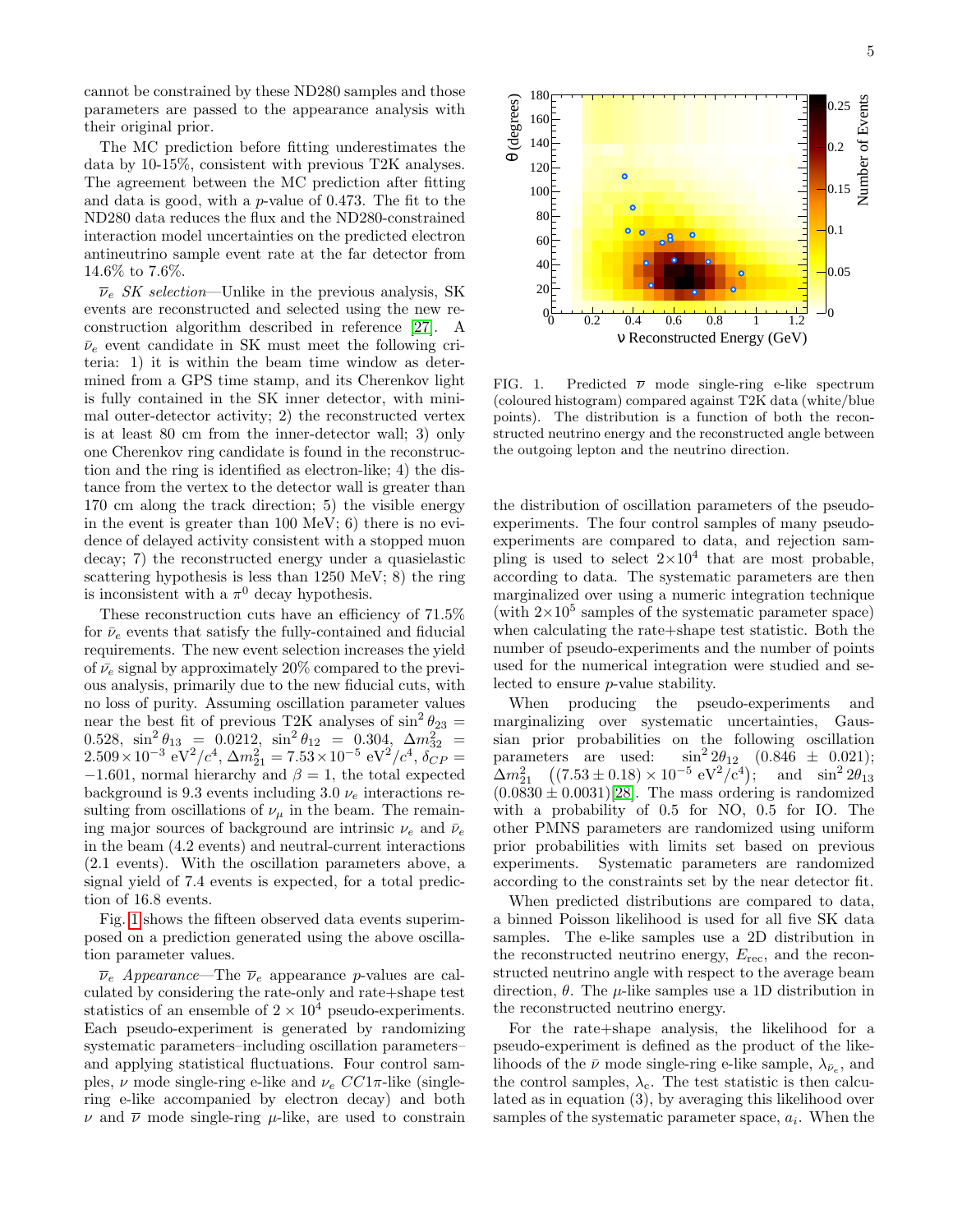generated distribution of the test statistic is calculated,  $\lambda_{\bar{\nu}_e}$  is compared to the pseudo-experiment data, E, and  $\lambda_c$  is compared to data, D; when the test statistic for the real data is calculated, both likelihoods are compared to data.

$$
\chi^{2}(\beta) = -2\ln\left[\frac{1}{N}\sum_{i=1}^{N}\lambda_{\bar{\nu}_{e}}(\beta,\mathbf{a}_{i};E)\cdot\lambda_{c}(\beta,\mathbf{a}_{i};D)\right]
$$
(3)

An independent, complementary analysis uses the kinematic variable of outgoing lepton momentum,  $p_1$  instead of reconstructed neutrino energy, and additionally uses weighting of pseudo-experiments instead of rejection sampling. Both analyses were found to give consistent test statistic distributions and therefore p-values.

The distributions of the rate-only and rate+shape test statistics for the  $\beta = 0$  and  $\beta = 1$  hypotheses are shown in Fig. [2.](#page-5-0) These distributions are integrated from the data test statistic to obtain right(left)-tailed p-values for the  $\beta = 0(1)$  hypothesis. The observed number of events in the  $\overline{\nu}$  mode single-ring e-like sample in SK was 15, compared to a prediction of 16.8. The observed data  $\Delta \chi^2$ value in the rate+shape analysis was 3.811 and the prediction was 6.3. The resulting p-values are shown in Tab. [I.](#page-5-1) Both the rate-only and rate+shape analyses disfavor the no- $\overline{\nu}_e$ -appearance hypothesis ( $\beta = 0$ ) more than the PMNS  $\overline{\nu}_e$  appearance hypothesis ( $\beta = 1$ ). Compared to the prediction, a slightly weaker exclusion of the no  $\overline{\nu}_e$  appearance hypothesis ( $\beta = 0$ ) is observed due to observing fewer events than expected. The rate+shape analysis gives a stronger observed exclusion of both hypotheses than the rate-only analysis, due to the extra shape information used to discredit each hypothesis.



<span id="page-5-0"></span>FIG. 2. Test statistic distributions taken from the  $\beta = 0$  and  $\beta = 1$  pseudo-experiment ensembles for the rate-only analysis (left) and rate+shape analysis (right). Here  $N_{events}$  denotes the number of observed events in the  $\overline{\nu}$  mode single-ring e-like sample.

Continuous  $\beta$ —A complementary analysis allows  $\beta$  to be a free parameter, which allows for a continuum of non-

TABLE I. p-values and significance of the  $\beta = 0$  and  $\beta = 1$ hypotheses using both the rate-only and rate+shape analyses

<span id="page-5-1"></span>

| $\beta$  | Analysis       | <i>p</i> -value |       | Significance $(\sigma)$             |      |
|----------|----------------|-----------------|-------|-------------------------------------|------|
|          |                |                 |       | Expected Observed Expected Observed |      |
| $\theta$ | rate-only      | 0.019           | 0.059 | 2.36                                | 1.89 |
|          | $rate + shape$ | 0.006           | 0.016 | 2.76                                | 2.40 |
|          | rate-only      | 0.379           | 0.321 | 0.88                                | 0.99 |
|          | $rate + shape$ | 0.409           | 0.300 | 0.83                                | 1.04 |

PMNS models, rather than only the single  $\beta = 0$  no- $\overline{\nu}_e$ appearance case. The impact of this analysis is shown in the parameter space of  $P(\nu_\mu \to \nu_e)$  vs  $P(\overline{\nu}_\mu \to \overline{\nu}_e)$ . Varying  $\delta_{CP}$  at a fixed energy creates an ellipse with a negatively sloping major axis in the biprobability phase space. Switching the mass hierarchy shifts the center of the ellipse along the  $P(\nu_{\mu} \to \nu_{e}) = -P(\overline{\nu}_{\mu} \to \overline{\nu}_{e})$  axis. The other oscillation parameters shift the ellipses along the identity line in the biprobability space. Two ellipses are shown in Fig. [3](#page-6-21) in orange and brown, with the input oscillation parameter values taken from the  $\beta = 1$  fit; the eccentricity of the ellipses is very large for the T2K experiment, which makes them appear like lines. In the ellipses, the bottom right corresponds to  $\delta_{CP} = -\pi/2$ , top left to  $\delta_{CP} = \pi/2$ , and the middle to  $\delta_{CP} = 0, \pm \pi$ .

Credible interval contours (68% and 90%) are produced by a Bayesian Markov Chain Monte Carlo (MCMC) for the standard, fixed  $\beta = 1$  parameterization and the new non-PMNS continuous- $\beta$  parameterization. These are shown in Fig [3.](#page-6-21) Both the credible intervals and the expectation ellipses are calculated with a neutrino beam energy fixed to 600 MeV.

In the fit with  $\beta$  fixed to 1, two lobes appear in the contours, which correspond to the two mass hierarchies: the upper lobe to the inverted hierarchy, and the lower to the normal hierarchy. These lobes coincide with the maximally CP-violating  $\delta_{CP}$  value regions of the two T2K expectation ovals, shown in brown (inverse hierarchy) and orange (normal hierarchy). The width of the credible intervals comes mainly from the uncertainties in  $\sin^2(2\theta_{13})$ and  $\sin^2(\theta_{23})$ , and height from  $\delta_{CP}$  and the mass hierarchy.

The free  $\beta$  fit explores a larger area, especially in  $P(\overline{\nu}_\mu \to \overline{\nu}_e)$ , which is expected; the lower number of  $\overline{\nu}_e$ than  $\nu_e$  candidate events leads to a higher uncertainty in  $P(\overline{\nu}_{\mu} \rightarrow \overline{\nu}_{e}),$  when not constrained by the PMNS model; additionally, the two probabilities are now decoupled due to the additional  $\beta$  parameter, giving an independent result for both probabilities. These credible intervals can be used to compare other neutrino oscillation models against the fit constrained by the PMNS model and against the free  $\beta$  fit that represents the information given by the T2K data with additional freedom.

The 90% and the 68% credible intervals from both continuous- $\beta$  and PMNS-constrained fits significantly overlap. There is good agreement between the two fits, showing consistency between T2K data and the PMNS model. Additionally, the value of  $\beta$  is consistent with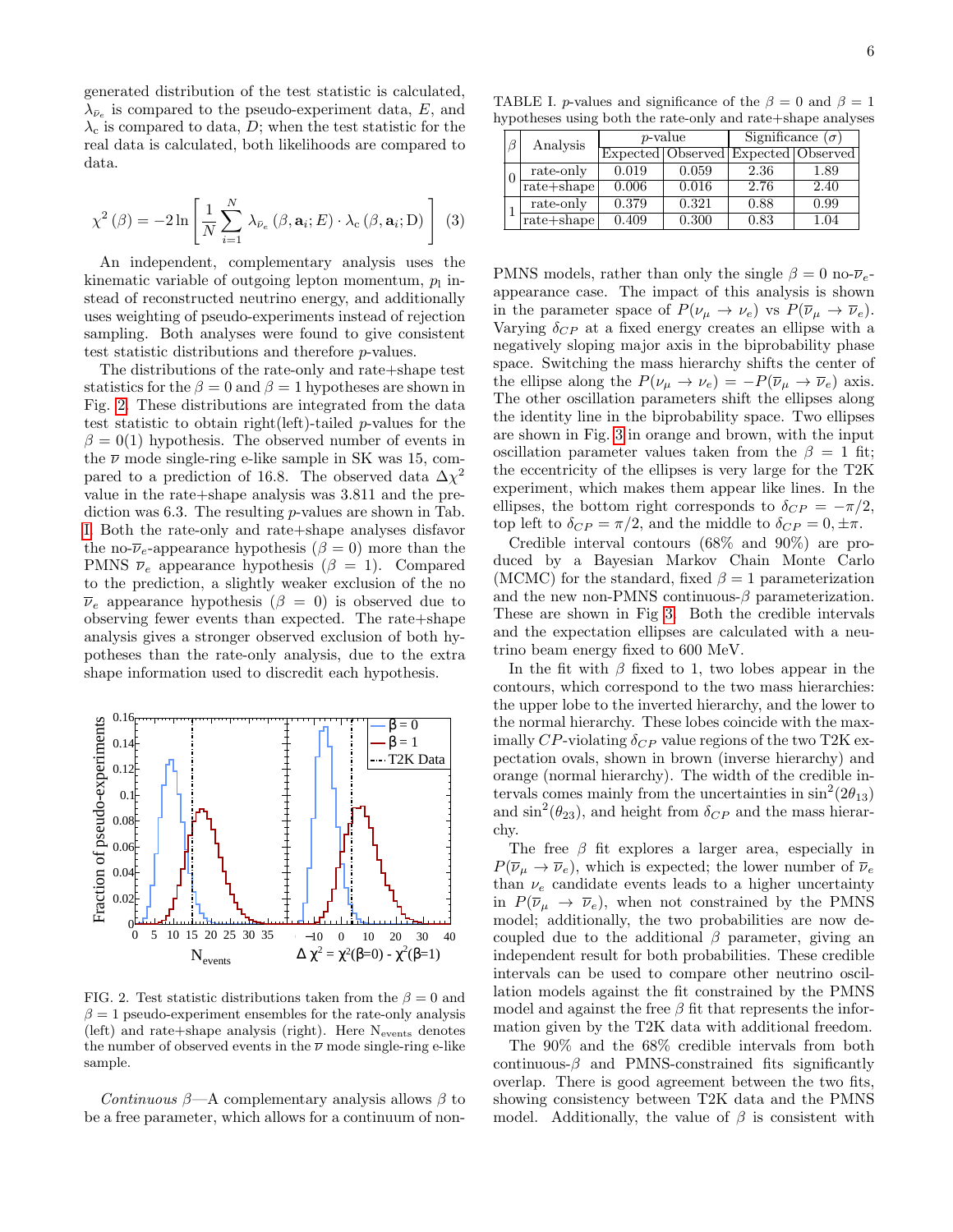

<span id="page-6-21"></span>FIG. 3. Bi-probability credible interval comparison between the standard fit constrained by the PMNS (light blue) model and the non-PMNS fit with the free  $\beta$  parameterization (dark blue). The maximum posterior density point is marked as the 2D mode. The narrow T2K prediction ovals for inverse and normal mass hierarchies are in brown and orange respectively. In the ellipses, the bottom right corresponds to  $\delta_{CP} = -\pi/2$ , top left to  $\delta_{CP} = \pi/2$ , and the middle to  $\delta_{CP} = 0, \pm \pi$ . All probabilities are calculated at 600 MeV.

1 (90% credible interval [0.3,1.06]), when marginalizing over all other oscillation parameters.

Conclusions—The T2K collaboration has searched for

 $\bar{\nu}_e$  appearance in a  $\bar{\nu}_\mu$  beam using a data set twice as large as in its previous searches. The data have been analyzed within two frameworks, and have been compared to predictions with either no  $\bar{\nu}_e$  appearance or  $\bar{\nu}_e$  appearance as expected from the PMNS model prediction. In both frameworks, the data are consistent with the presence of  $\bar{\nu}_e$  appearance and no significant deviation from the PMNS prediction is seen. Using full rate and shape information, the no-appearance scenario is disfavored with a significance of 2.40 standard deviations.

Acknowledgements—We thank the J-PARC staff for superb accelerator performance. We thank the CERN NA61/SHINE Collaboration for providing valuable particle production data. We acknowledge the support of MEXT, Japan; NSERC (Grant No. SAPPJ-2014- 00031), NRC and CFI, Canada; CEA and CNRS/IN2P3, France; DFG, Germany; INFN, Italy; National Science Centre (NCN) and Ministry of Science and Higher Education, Poland; RSF (Grant  $#19-12-00325$ ) and Ministry of Science and Higher Education, Russia; MINECO and ERDF funds, Spain; SNSF and SERI, Switzerland; STFC, UK; and DOE, USA. We also thank CERN for the UA1/NOMAD magnet, DESY for the HERA-B magnet mover system, NII for SINET4, the WestGrid, SciNet and CalculQuebec consortia in Compute Canada, and GridPP in the United Kingdom. In addition, participation of individual researchers and institutions has been further supported by funds from ERC (FP7), "la Caixa Foundation (ID 100010434, fellowship code LCF/BQ/IN17/11620050), the European Unions Horizon 2020 Research and Innovation programme under the Marie Sklodowska-Curie grant agreement no. 713673 and H2020 Grant No. RISE-GA644294-JENNIFER 2020; JSPS, Japan; Royal Society, UK; and the DOE Early Career program, USA.

[034604 \(2011\).](https://doi.org/10.1103/PhysRevC.84.034604)

- [14] N. Abgrall *et al.* (NA61/SHINE Collaboration), [Phys.](https://doi.org/10.1103/PhysRevC.85.035210) Rev. C 85[, 035210 \(2012\).](https://doi.org/10.1103/PhysRevC.85.035210)
- <span id="page-6-11"></span>[15] N. Abgrall et al. (NA61/SHINE), [Eur. Phys. J.](https://doi.org/10.1140/epjc/s10052-016-4440-y) **C76**, 617 [\(2016\).](https://doi.org/10.1140/epjc/s10052-016-4440-y)
- <span id="page-6-12"></span>[16] K. Abe et al. (T2K), Phys. Rev. D87[, 012001 \(2013\),](https://doi.org/10.1103/PhysRevD.87.012001, 10.1103/PhysRevD.87.019902) [Addendum: Phys. Rev.D87,no.1,019902(2013)].
- [17] M. Posiadała-Zezula, [J. Phys. Conf. Ser.](https://doi.org/10.1088/1742-6596/888/1/012064) 888, 012064 [\(2017\).](https://doi.org/10.1088/1742-6596/888/1/012064)
- <span id="page-6-13"></span>[18] L. Zambelli, A. Fiorentini, T. Vladisavljevic, et al., J. Phys. Conf. Ser. 888, 012067 (2017).
- <span id="page-6-14"></span>[19] Y. Hayato, Acta Phys. Polon. 40, 2477 (2009).
- <span id="page-6-15"></span>[20] J. Nieves, J. E. Amaro, and M. Valverde, [Phys. Rev. C](https://doi.org/10.1103/PhysRevC.70.055503) 70[, 055503 \(2004\).](https://doi.org/10.1103/PhysRevC.70.055503)
- <span id="page-6-16"></span>[21] R. Gran et al., Phys. Rev. D 88[, 113007 \(2013\).](https://doi.org/10.1103/PhysRevD.88.113007)
- <span id="page-6-17"></span>[22] J. Nieves, I. R. Simo, and M. J. V. Vacas, [Phys. Rev. C](https://doi.org/10.1103/PhysRevC.83.045501) 83[, 045501 \(2011\).](https://doi.org/10.1103/PhysRevC.83.045501)
- <span id="page-6-18"></span>[23] M. Valverde, J. Amaro, and J. Nieves, [Physics Letters B](https://doi.org/https://doi.org/10.1016/j.physletb.2006.05.053) 638[, 325 \(2006\).](https://doi.org/https://doi.org/10.1016/j.physletb.2006.05.053)
- <span id="page-6-19"></span>[24] R. Gran, arXiv preprint arXiv:1705.02932 (2017).
- <span id="page-6-20"></span>[25] M. Day and K. McFarland, [Phys. Rev. D](https://doi.org/10.1103/PhysRevD.86.053003) 86, 053003
- <span id="page-6-0"></span>[1] Y. Fukuda et al. (Super-Kamiokande Collaboration), [Phys. Rev. Lett.](https://doi.org/10.1103/PhysRevLett.81.1562) 81, 1562 (1998).
- [2] Q. R. Ahmad et al. (SNO Collaboration), [Phys. Rev.](https://doi.org/10.1103/PhysRevLett.87.071301) Lett. 87[, 071301 \(2001\).](https://doi.org/10.1103/PhysRevLett.87.071301)
- [3] K. Abe et al. (T2K Collaboration), [Phys. Rev. Lett.](https://doi.org/10.1103/PhysRevLett.107.041801) 107, [041801 \(2011\).](https://doi.org/10.1103/PhysRevLett.107.041801)
- <span id="page-6-1"></span>[4] F. P. An et al., [Phys. Rev. Lett.](https://doi.org/10.1103/PhysRevLett.108.171803) 108, 171803 (2012).
- <span id="page-6-2"></span>[5] Z. Maki, M. Nakagawa, and S. Sakata, Progress of Theoretical Physics 28, 870 (1962).
- <span id="page-6-3"></span>[6] B. Pontecorvo, Sov. Phys. JETP 26, 165 (1968).
- <span id="page-6-4"></span> $[7]$  K. Abe et al., Phys. Rev. Lett. 112, 061802 (2014).
- <span id="page-6-5"></span>[8] K. Abe et al. (The T2K Collaboration), [Phys. Rev. D](https://doi.org/10.1103/PhysRevD.96.092006) 96[, 092006 \(2017\).](https://doi.org/10.1103/PhysRevD.96.092006)
- <span id="page-6-6"></span>[9] M. Acero et al., arXiv preprint arXiv:1906.04907 (2019).
- <span id="page-6-7"></span>[10] K. Abe et al. (T2K Collaboration), Nucl. Instrum. Methods Phys. Res., Sect. A 659, 106 (2011).
- <span id="page-6-8"></span>[11] K. Abe et al. (T2K Collaboration), [Phys. Rev. Lett.](https://doi.org/10.1103/PhysRevLett.121.171802) 121, [171802 \(2018\).](https://doi.org/10.1103/PhysRevLett.121.171802)
- <span id="page-6-9"></span>[12] A. Ferrari, P. R. Sala, A. Fasso, and J. Ranft, CERN-2005-010 (2005).
- <span id="page-6-10"></span>[13] N. Abgrall *et al.* (NA61/SHINE), [Phys. Rev.](https://doi.org/10.1103/PhysRevC.84.034604) **C84**,